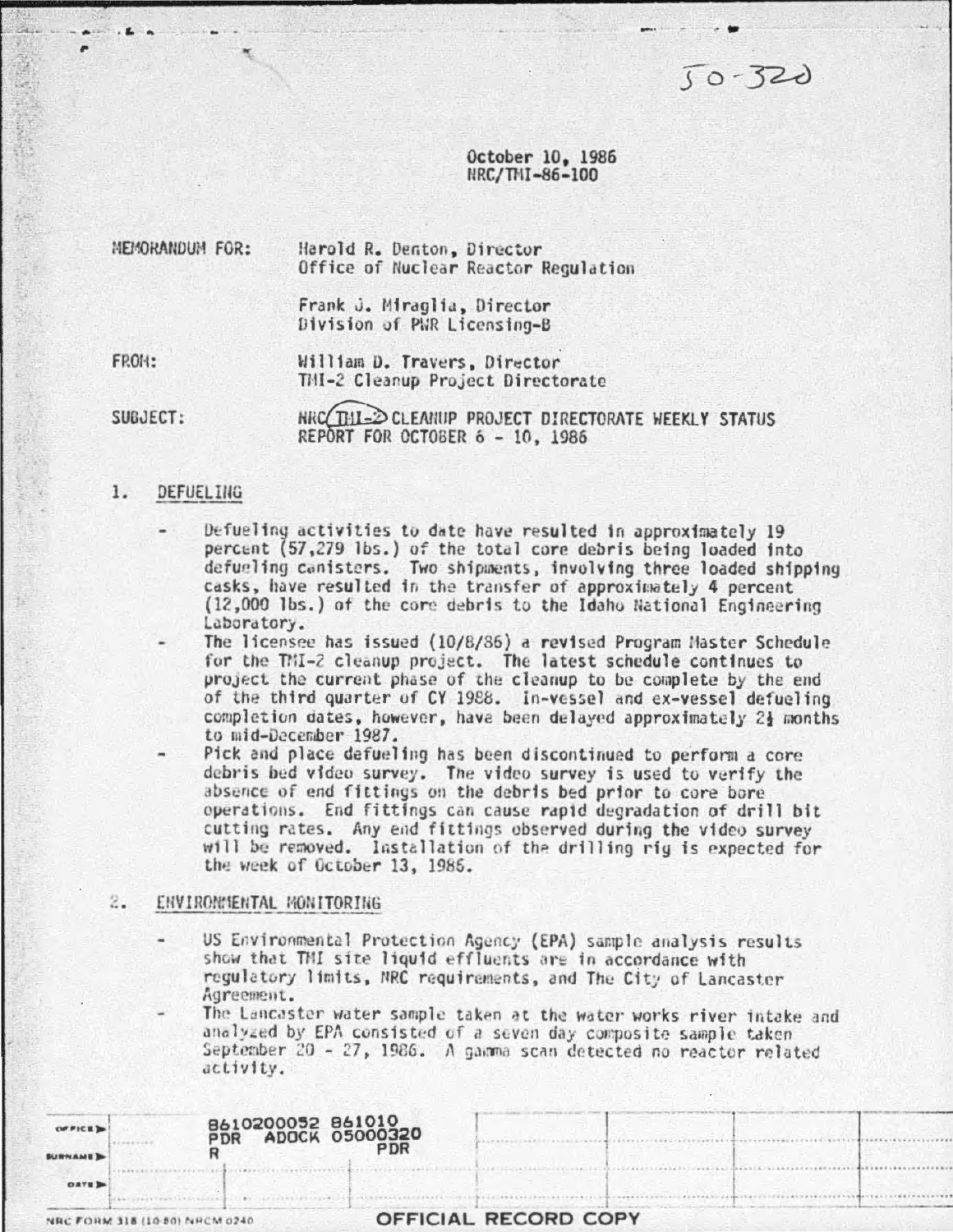Harold R. Denton Frank J. Miraglia

- Thi water samples taken by EPA at the plant discharge (includes) Units 1 and 2) to the river consisted of seven daily composite samples taken from September 20 - 27, 1986. A gamma scan detected no reactor related activity except.
- The EPA analyses of the HRC outdoor air sample for the period October 2 - 10, 1986 showed that concentrations of Cs-137 and I-131 were below the lower limit of quantitative detection (LLD) for the system. The LLD varies around a value of 1E-13 uCi/cc.

## $3.$ AUXILIARY AND FUEL NANDLING BUILDING ACTIVITIES

Start-up testing of the sludge transfer system continues.

#### 4. NRC EVALUATIONS IN PROGRESS

- Technical Specification Change Request numbers 49, 51, 52, and 54.
- Recovery Operations Plan Change numbers 31 and 33.
- Solid Waste Facility Technical Evaluation Report.
- Heavy Load Safety Evaluation Report, Revision 3.
- Disposal of Processed Water Report.
- Sediment Transfer and Processing System SER.
- SER for Use of Plasma Arc Cutting Torch.
- Core Bore Operations (as a defueling method).

## PUBLIC HEETING 5.

The Advisory Panel for the Decontamination of Three Hile Island Unit 2 met on October 8, 1986 in Harrisburg. At the meeting the licensee briefed the Panel on the progress of defueling and on the status of funding for the remainder of the cleanup. The EPA presented the results of its recent review of the TMI offsite radiation monitoring program.

The mext panel meeting is tentatively scheduled for December 10, 1986. At that meeting the licensee will give a presentation on their licensing submittal for the Post Defueling Plant Status. That submittal is scheduled for issue to the HRC staff in November.

# ORRORAL SIGNED BY, William D. Travers

William D. Travers Director THI-2 Cleanup Project Directorate

| NRC FORM 318 (10 80) NRCM 0240 |  |  | OFFICIAL RECORD COPY |  |  |  |  |  |  |  |  |
|--------------------------------|--|--|----------------------|--|--|--|--|--|--|--|--|
| DATE                           |  |  |                      |  |  |  |  |  |  |  |  |
|                                |  |  |                      |  |  |  |  |  |  |  |  |
|                                |  |  |                      |  |  |  |  |  |  |  |  |
| OFFICE                         |  |  |                      |  |  |  |  |  |  |  |  |